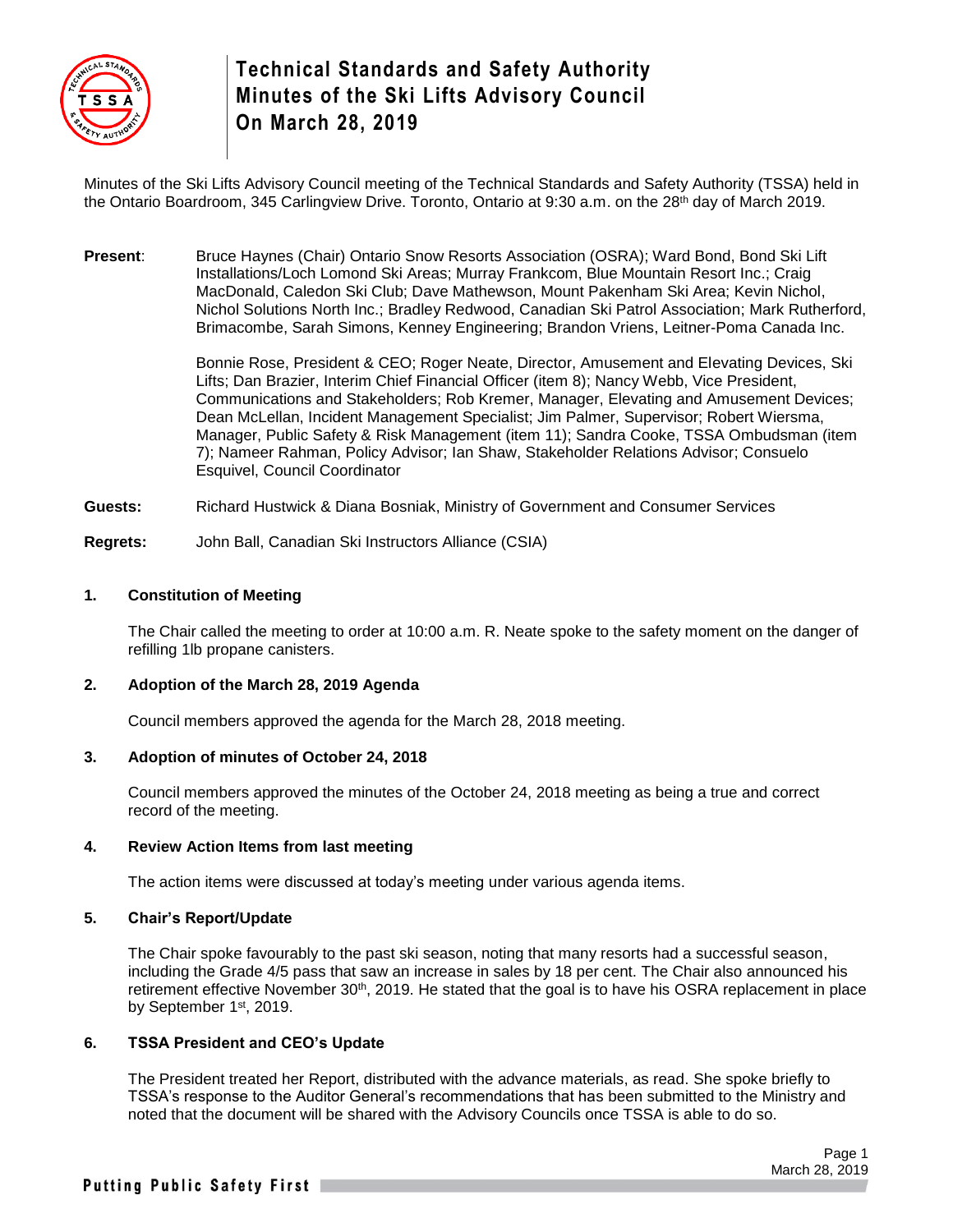

**Technical Standards and Safety Authority Minutes of the Ski Lifts Advisory Council On March 28, 2019**

# **7. TSSA's Transformation to an Outcome-based Regulator**

S. Cooke spoke her presentation. She stated that further presentations to the Advisory Councils would be more of a status updates, as members of the Councils sit on the advisory group and will be more involved going forward. S. Cooke spoke to the need for transformation of how TSSA operates, citing a cultural problem and the need to move from enforcement to collaboration. S. Cooke spoke to the five-year plan and how the focus is going to be on high risk and enhanced authorizations, providing examples from the toolkit that ranged from enforcement to education. The Council discussed how this shift could affect the regulated community and the Council asked TSSA to be aware of unintended consequences.

# **8. Fee Review**

D. Brazier provided the Council with some background information, stating that the need for a fee increase does still exist, referencing the loss of revenue due to the revocation of the Upholstered and Stuffed Articles regulation. He also sated that the proposed increase is still behind inflation and the goal is to have a reasonable reserve fund as well as aiming to have a breakeven budget. He then spoke to timing and that the plan is to implement the change for July  $1<sup>st</sup>$ , 2019. The Council thanked D. Brazier for his report.

# **9. Code Adoption Document (CAD) Amendment**

R. Kremer spoke to this item, stating that the Elevating Devices CAD Amendment had been posted for public consultation and that it has now been sent to the Ministry for their review and depending on when TSSA receives feedback, the effective date could be mid-April 2019. The Council discussed the content of the amendment and the need to discuss this with other jurisdictions, specifically Technical Safety BC.

#### **10. Operator Training**

M. Rutherford spoke to this item, stating that there is some confusion regarding what level of training is acceptable to TSSA. R. Neate stated that TSSA looks to the operators to determine what level is necessary to train their staff, with the goal is for operators in the industry to learn from each other and share best practices. The Council was supportive of the suggestion that TSSA share incident data that would help guide operators on what incidents are occurring in order to inform their training.

#### **11. Safety and Compliance Report**

R. Wiersma spoke to his report noting the risk hot spots, stating that there has been a small increase with regards to concussions and how TSSA is now assessing concussions based on new health criteria, that relates to the ski industry when looking at incidents of head impacts. The Council discussed what this would look like as TSSA moves towards becoming an Outcomes-Based Regulator and it was agreed that reporting of these incidents is important to gain a clearer picture.

#### **12. Incident Reporting Guidelines – Lift Restart**

M. Frankcom spoke to the item, referring to the Lift Restart Competent Person (LRCP) proposal. This had been shared with Council in advance of the meeting. He stated that the goal is to have someone trained that is able to restart the ski lift other than a mechanic or engineer. He provided an overview of the document and the procedures, noting that the goal is for smoother operation of the ski lift in the event of a stoppage. If approved by TSSA, it was agreed by Council that this would prove useful to include in life operator training in the Fall.